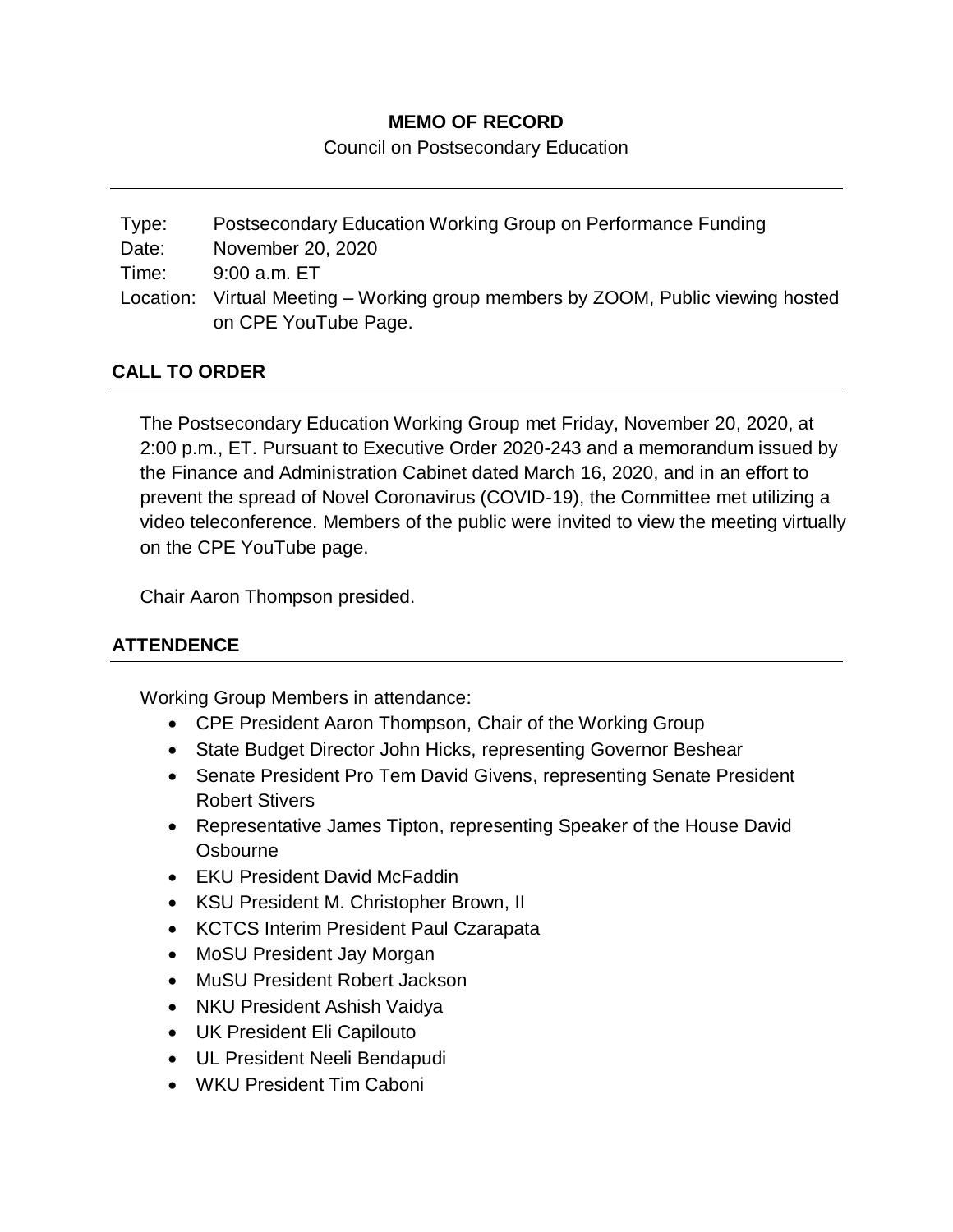Presenting CPE staff member in attendance: Dr. Bill Payne, Vice President for Finance and Administration

Heather Faesy, CPE Senior Associate of Board Relations and Special Projects, served as recorder of the memo of record.

### **DRAFT STATEMENT OF RECOMMENDATIONS**

Dr. Payne provided a draft statement of recommendations, based on the discussions presented at previous meetings. These recommendations were reviewed for clarification.

# **MAJOR DECISION POINTS**

The agenda listed out six major decision points for discussion, however an alternative proposal was made and discussed in depth. Members were in general agreement of the proposal, and asked for time to review it further in advance of further discussions at the next meeting.

The points of that proposal were:

- A General Fund appropriation floor ("Floor 21") will be established for each public postsecondary institution that equals each institution's adjusted net General Fund appropriation for fiscal year 2020-21 (FY21).
- The FY21 adjusted net General Fund is defined as each institution's FY21 regular appropriation plus each institution's respective FY21 distribution from the Postsecondary Education Performance Fund (PEPF) less FY21 debt service and less FY21 Mandated Programs. (This way the "Floor 21" number will remain the same even as the General Assembly makes changes to the mandated programs.)
- The postsecondary institutions will provide no stop loss contributions to the PEPF; therefore all funding in the PEPF will be appropriations provided by the General Assembly.
- CPE will utilize the existing performance funding model, with no changes, to distribute any new funding appropriated to the PEPF.
- Performance funds distributed will be non-recurring to the base of the institutions that earn these funds, so that the funds will be recurring to the PEPF in subsequent years.
- CPE will reconvene the working group in 2022 and submit a report with recommendations by December 1, 2023.